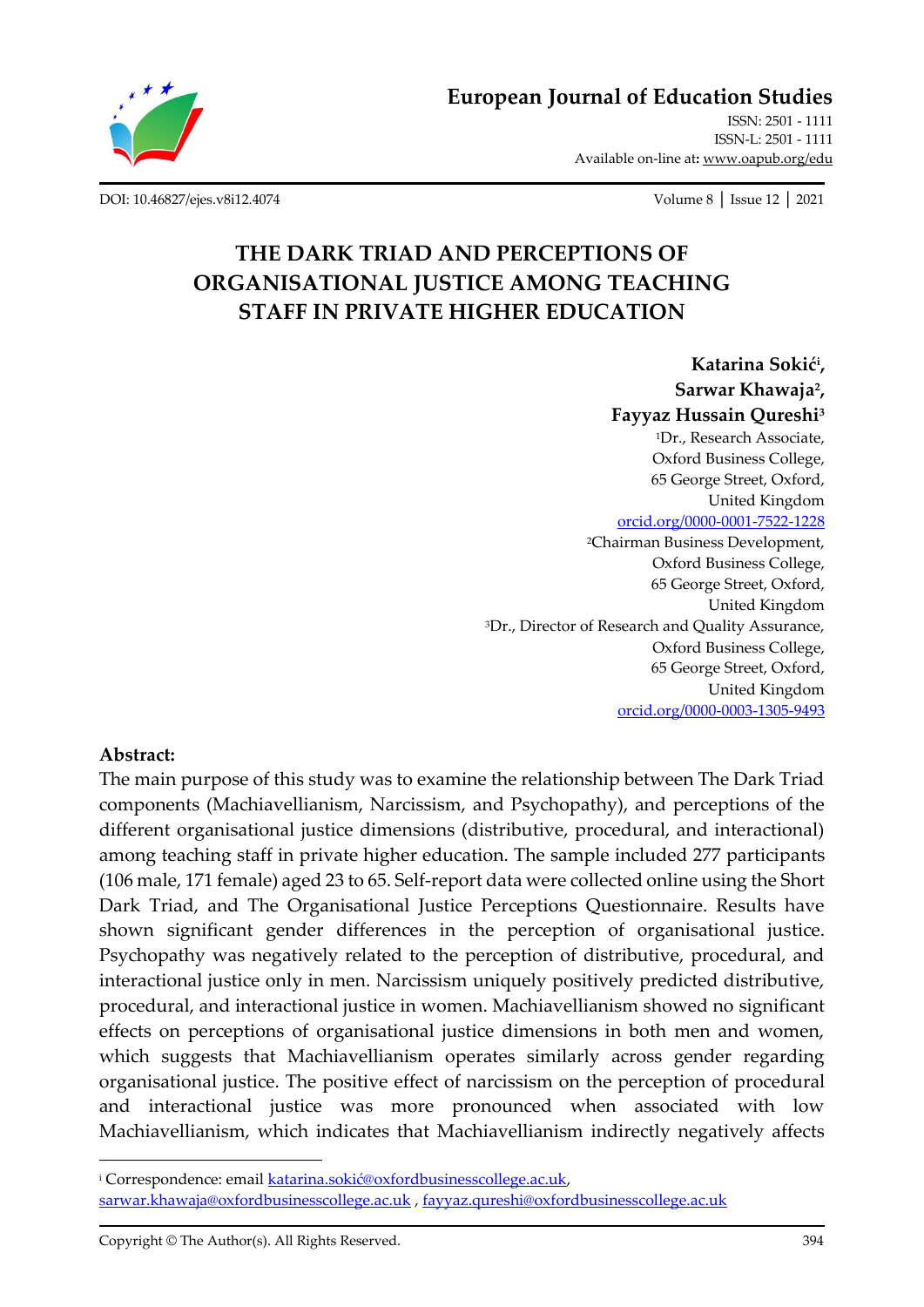the perception of organisational justice. The results highlight the importance of including dark traits in explaining the perception of organisational justice.

**Keywords:** Dark Triad, organisational justice, teaching staff, private higher education

## **1. Introduction**

Scientific and practical interest in organisational justice and its interaction with employee personal characteristics has grown during the past decades (Kwantes, 2019; Törnroos et al., 2018). The demand for justice is one of the most significant challenges for private and public organisations. The term organisational justice refers to the employee's perception of fairness associated with different cognitive, emotional, and behavioural reactions (Greenberg, 1987). Cropanzano et al. (2007) defined organisational justice as "*personal evaluation about the ethical and moral standing of managerial conduct*" (p. 35).

Justice in organisational context encompasses three components: the justice of outcomes (distributive justice), the justice of the methods and procedures used in the organisational decision-making process, (procedural justice), and the justice in information transmission (interactional justice) (Cropanzano & Greenberg, 1997; McDowall & Fletcher, 2004). All three components are interconnected but arise from different managerial actions (Cropanzano et al., 2007). Organisational justice is one of the major determinants of job satisfaction, job performance, and employees' affective organisational trust commitment. It could help build synergy between organisational goals and employee expectations (Fat et al. 2010; Suifan, 2019). Also, organisational justice significantly influences employees' physical and mental health as well as their subjective well-being (Colquitt et al., 2013). Interaction between individual and organisation is complex and depend on organisational practices, and on the other hand, it depends on individual-level factors (Kwantes & Bond, 2019). The framework of organisational justice (organisational structure, climate, reward systems, conflict management, etc.) reflect on an individual employee in depending on the employee's personal characteristics such as personality, behaviour, attitudes, values, beliefs, cynicism, work stress, and negative emotion (Colquitt et al., 2006; Grawitch et al., 2006; Kwantes & Bond, 2019; Pérez-Rodríguez et al., 2019).

Perception of organisational justice and justice, honesty, and equity, in general, differ across individuals (Greenberg, 2001). Individual differences in perception of organisational justice, organisational support, and working environment are influenced by personality traits (neuroticism, extraversion, openness, conscientiousness, agreeableness) (Altuntaş et al., 2021; Elovianio et al., 2003; Shi et al., 2009; Törnroos et al., 2018). Besides normal personality traits, there are also traits, which are socially undesirable, entail a malevolent character, with behaviour tendencies toward antagonistic, self-interested, and often related to anti-social thoughts and behaviour in private life and work environment.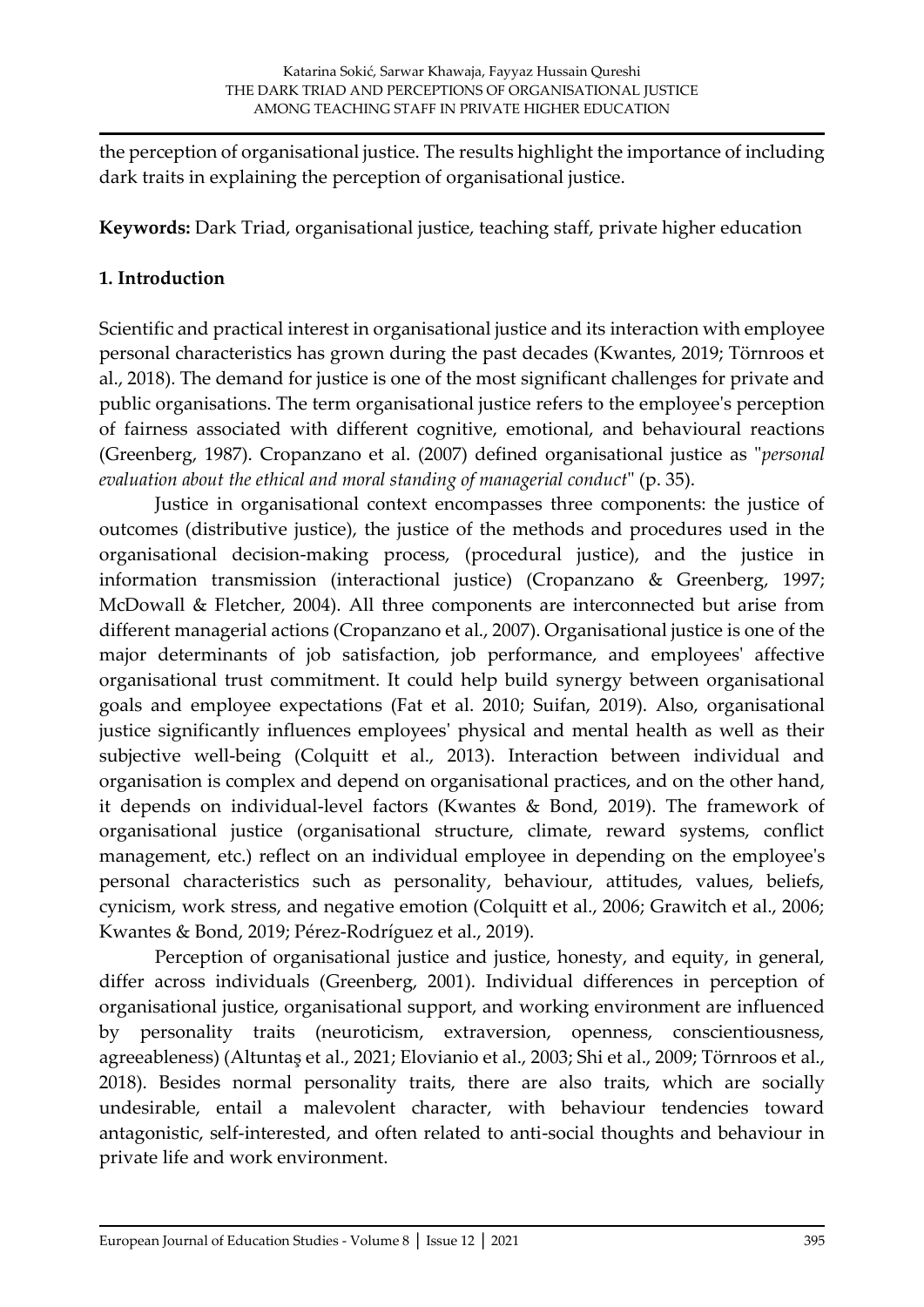These traits are in the subclinical range and called dark traits or Dark Triad, are Machiavellianism, narcissism, and psychopathy (Paulhus & Williams, 2002). Dark traits share some core characteristics: empathic deficit and callousness (Dinić et al., 2020; Jones & Figueredo, 2013; Furnham et al., 2013). The behaviour of individuals with pronounced dark traits is socially repulsive and undesirable but not necessarily outside the normal range of functioning.

The last two decades, increasing attention has been focused on the study of dark traits, especially in an organisational context related to counterproductive work behaviours, interpersonal conflict in the workplace, and "toxic" leadership (Baloch et al., 2017; DeShong et al., 2015; Jonason et al., 2012; O'Boyle et al., 2011; Sokić & Lukač, 2018). However, to the best of our knowledge, the impact of the Dark Triad on the perception of organisational justice has not been examined. Therefore, this paper will examine relationships between dark traits and dimensions of organisational justice among teaching staff in private higher education.

## **2. Literature review**

## **2.1. The Dark Triad in the organisational framework**

Despite the common features mentioned above, each of the traits encompassed in the Dark Triad construct has some specific characteristics. For example, Machiavellianism involves interpersonal manipulativeness and exploitation, distrust, goal-focused behaviour, cynicism, and an abnormal view of morality (Monagham et al., 2018). Narcissism includes a grandiose sense of self-importance, entitlement, self-enhancement, lacking trust and care for others, dominance, and superiority (Spain et al., 2014; Wright et al., 2013). Psychopathy is characterised by extreme traits such as callousness, lack of remorse, egocentricity, manipulativeness, poor behavioural control, aggression, and an exploitativeness attitude toward others (Crego & Widiger, 2016; Stanley et al., 2013). Relationships between the Dark Triad and workplace outcomes have received less attention in comparison with normal personality traits. However, in recent times organisational psychologists and human resource departments have shown increased interest in the effect of the dark personality on work behaviour (especially counterproductive), job performance, job attitudes. The meta-analysis by O'Boyle et al. (2012) indicated that all three dark traits were associated with counterproductive workplace behaviour. This type of intentionally undesirable, deviant work behaviour includes physical violence, mobbing, sexual harassment, destruction of the organisation's property, abuse of information, neglect of security regulations, and avoidance of work obligations (Robinson, 2003; Vanden Bos, 2015). Meta-analysis (O'Boyle et al., 2012) also showed that Machiavellianism and psychopathy were associated with low quality of job performance.

Although the relationship between dark traits and job satisfaction is not well explored. However, some studies have shown that Machiavellianism and narcissism have a negative relationship with job satisfaction (see Bruk-Lee et al., 2009), while other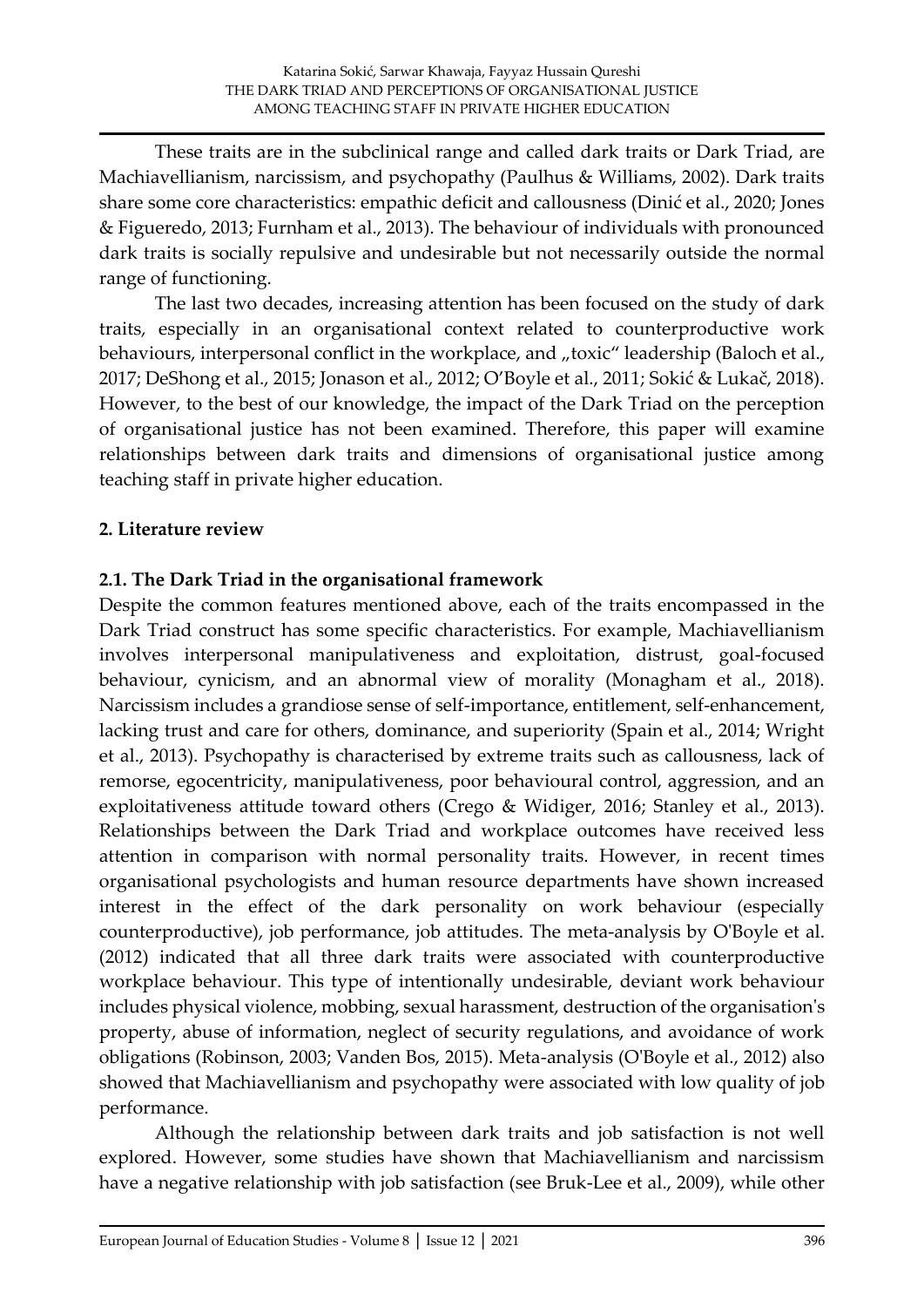studies have shown a positive relationship between narcissism and job satisfaction (Abbas & Kant, 2017). The relationship between psychopathy and job satisfaction is negative (Body, 2011; Foulkers et al., 2014).

A recent study (Čopkova & Araňošová, 2020) examined the relationship of the Dark Triad and job satisfaction among helping professionals (pedagogical, healthcare, rescue, and social workers) and measured nine aspects of job satisfaction: pay, promotion, supervision, benefits, rewards, conditions, co-workers, nature of work, and communication. The result of this study indicated that dark traits were unrelated to job satisfaction elements associated with financial and non-financial remuneration (pay, benefits, and rewards) and that Machiavellianism and psychopathy were negatively related to overall job satisfaction. Machiavellianism had negative relationships with satisfaction with co-workers, nature of work, and communication. Psychopathy had negative relationships with satisfaction with supervision, co-workers, the nature of work, and communication. In contrast, narcissism had a positive relationship with satisfaction with promotion and a negative relationship with satisfaction with co-workers and communication.

Balock et al. (2017) tested mediating role of perceptions of organisational politics in the relationship between the Dark Triad and counterproductive work behaviour and the moderating role of political skills in the relationship between the Dark Triad and the perceptions of organisational politics. Organisational politics was defined as "*individual or group behaviour that is informal, ostensibly parochial, typically divisive, and above all in a technical sense, illegitimate—sanctioned neither by formal authority, accepted ideology, nor certified expertise*" (Ferris et al., 2002).

Political skills were defined as the "*ability to understand others at work effectively and to use such knowledge to influence others to act in ways that enhance one's personal and/or organisational objectives*" (Treadway et al., 2013). Accordingly, it is reasonable to expect that individuals with high political skills know how to use these skills to achieve their selfish goals (Ferris et al., 2005). It has been shown that perceptions of organisational politics partially mediate the link between Dark Triad and counterproductive work behaviour. Therefore, the presence of political skills among the Dark Triad may increase counterproductive work behaviour. Also, results showed that political skills positively moderate the effect on the relationship between Machiavellianism, narcissism, and perceptions of organisational politics, but the moderation effect was not found regarding the link between psychopathy and perceptions of organisational politics (Balock et al., 2017).

The above studies have shown that the components of the Dark Triad are differently related to organisational outcomes. Although the relationship between the Dark Triad and perception of organisational justice has not been examined, the theoretical background and hypotheses of the study are explained below.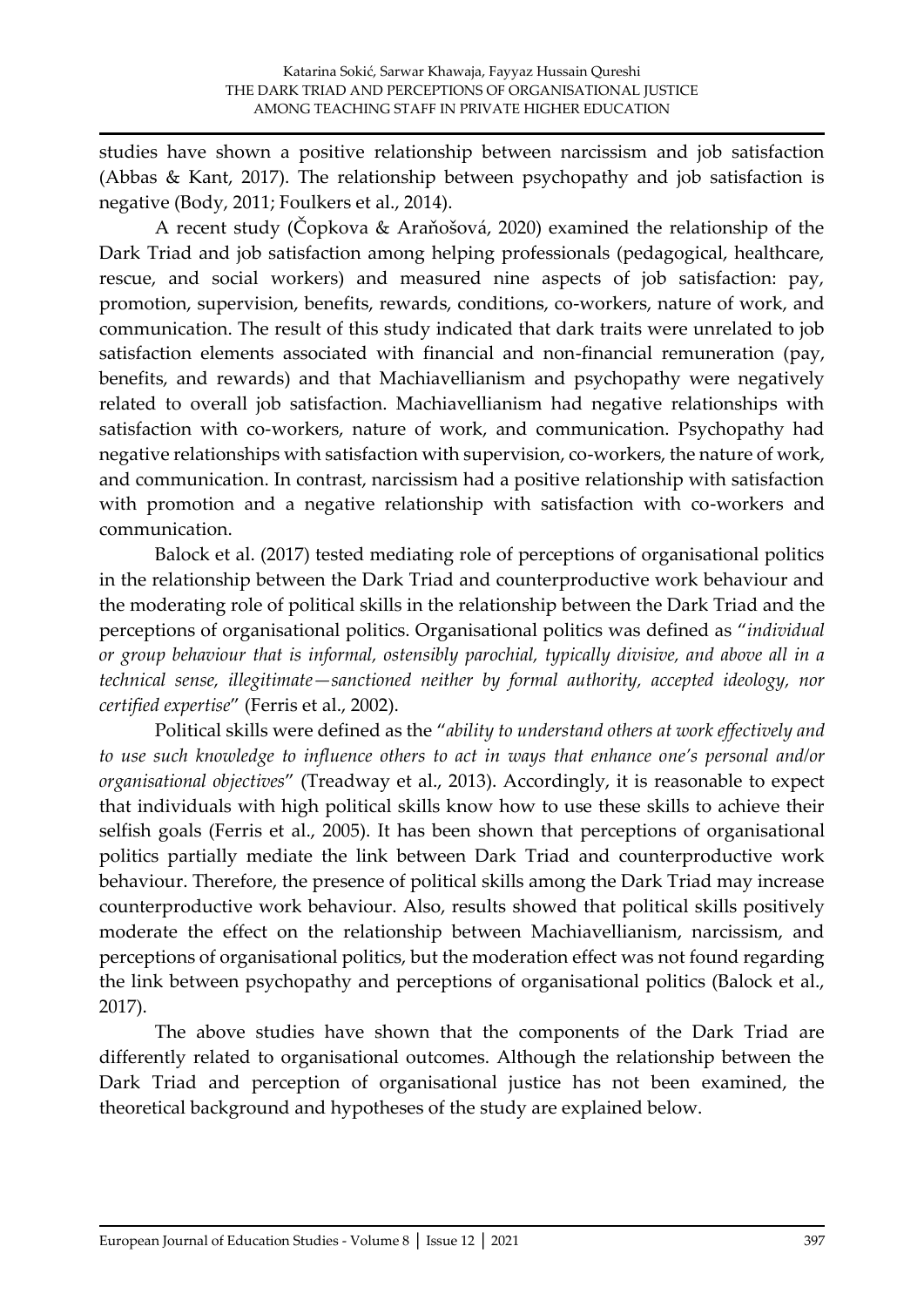## **2.2. Effects the Dark Triad on perception of organisational justice**

The perception of organisational injustice and unequal treatment obstructs organisational goals. Employees who perceive a low level of organisational justice develop negative emotions such as angry, resistance, and disappointment (Folger, 1993). Organisational justice in all its dimensions (distributive, procedural and interactional) negatively correlated to perceived stress and negative emotions (anger, frustration, anxiety, depression)) (Pérez-Rodríguez, 2019). Furthermore, this study has shown the mediating role of negative emotions in the relationship between organisational justice perceptions and stress. Together with previous findings found in a study by Barski et al. (2011), these findings indicate that negative emotions significantly affect organisational fairness judgments in two ways: as predictors perception of organisational justice or perceived inequality.

A positive relationship between perceived organisational injustice and anger and deviant workplace behaviour was also found in a study by Khattak et al. (2018). This study has shown that perception of distributive and procedural injustice predicts deviant work behaviours towards organisations and that perception of interactional injustice predict deviant behaviours towards individuals. Moderation analysis indicated that neuroticism and agreeableness moderate the relationship between anger and deviant workplace behaviour; the relationship between anger and deviant behaviours was stronger and more positive on a high level of neuroticism and a low level of agreeableness (Khattak et al., 2018). A negative relationship on the bivariate level was found between the perception of organisational justice and psychopathy, while Machiavellianism and narcissism were unrelated to the perception of organisational justice (Cohen & Liu, 2021). Also, this study showed that Machiavellianism significantly positively predicted interpersonal and organisational counterproductive work behaviour, psychopathy positively predicted interpersonal counterproductive work behaviour. At the same time, narcissism was not a significant predictor of counterproductive work behaviour. Similar findings were found in a study conducted by Geraghty (2019), which showed that dark traits in a situation of perceived organisational injustice lead to counterproductive work behaviours.

## **2.3. Present study and hypothesis**

The main purpose of this study is to contribute a better understanding of the relations between the Dark Triad components (Machiavellianism, narcissism, and psychopathy) and different dimensions of organisational justice (distributive, procedural, and interactional). Also, given the mixed results in the Dark Triad as well as perceptions of organisational justice across genders (Jepsen & Rodwell, 2010), we will examine whether the relationships between the Dark Triad and dimensions of organisational justice differ across gender. To better understand individual factors which affect perceptions of organisational justice including dark traits we need to know more about the role of dark personality in perceptions of organisational justice. The Dark Triad components are related to aversive, socially deviant, and malevolent behaviour including aggression,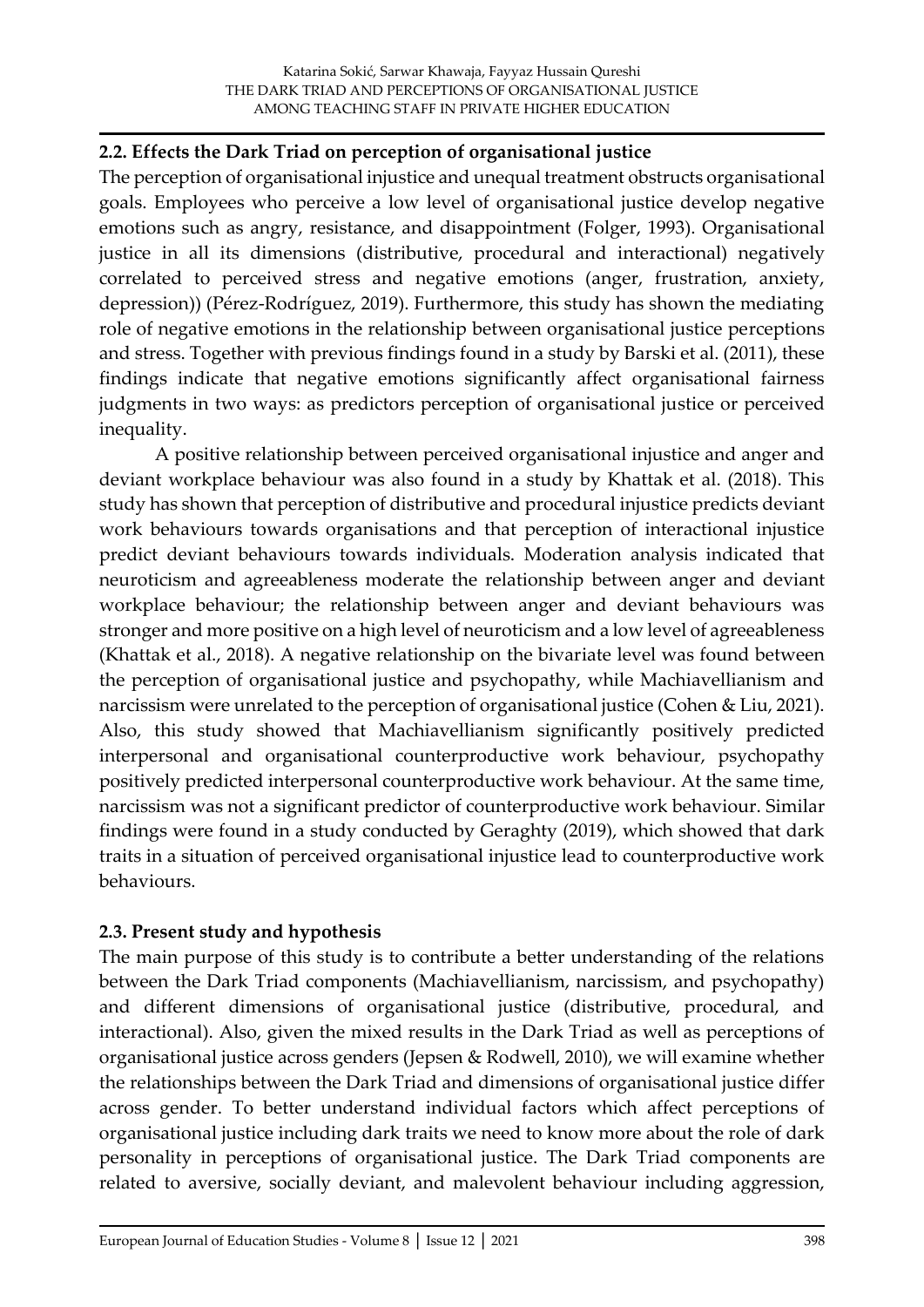retaliation, exploitation, and destruction. Also, all three Dark Triad components are characterized by emotional deficiencies, low empathy, an external orientation to achieve one's goals, and a limited ability to communicate one's emotions towards others (Jonason et al., 2012). These characteristics can play a significant role in the perception of organisational justice and elicit negative reactions with harmful outcomes for individuals and organisations as a whole. Based on the above literature review, we proposed that Machiavellianism would be negatively related to the perception of organisational justice, narcissism would be positively related to the perception of organisational justice, and psychopathy would be negatively related to the perception of organisational justice. Given the antagonism inherent in Machiavellianism and psychopathy, we expect negatively affect these dark traits to the relationship between narcissism and the perception of organisational justice.

As we did not have any a priori hypotheses regarding the gender differences in the Dark Triad – perception of organisational justice relationship, analyses of gender differences were considered exploratory.

# **3. Methods**

# **3.1. Sample and procedures**

The study population consisted of the teaching staff in private higher education institutions in Croatia. All of the participants have a university degree, 57% of them have a doctoral degree, and 25% have a master's degree. Our sample consists of professors (34%), senior lecturers (27%), lecturers (26%), and assistants (13%). Questionnaire data for 28 participants were excluded from analyses due to missing data, and the final sample comprised 277 participants (106 male, 171 female), aged from 23 to 65 (*M*age = 37, *SD*age = 10.06). Questionnaires were anonymous and participants give consent before taking part in the study. Data were collected online from the summer and autumn of 2021. All aspects of the study were approved by the Ethics Committee from the Department of Psychology, Faculty of Humanities and Social Sciences, University of Zagreb. Participants did not receive a fee to participate in the survey. The size of the study sample was above the minimum of 250 recommended for correlational studies (Schönbrodt & Perugini, 2013).

# **3.2. Instruments**

# **3.2.1. Perceptions of organisational justice**

The Organisational Justice Perceptions Questionnaire (OJPQ; Jakopec & Sušanj, 2014) was used as a measure of three dimensions of organisational justice: distributive, procedural, and interactional. This instrument contains 15 items scored on a five-point scale (from 1 = *strongly disagree* to 5 = *strongly agree*). Each dimension of organisation justice contains five items. Examples of items are: "The organisation rewards me fairly for the effort I put into my job"(distributive justice),  $\pi$ The organisation very clearly explains its decisions and provides additional information when I request it" (procedural justice), and "My organisation makes it clear that I am hardworking". The lowest possible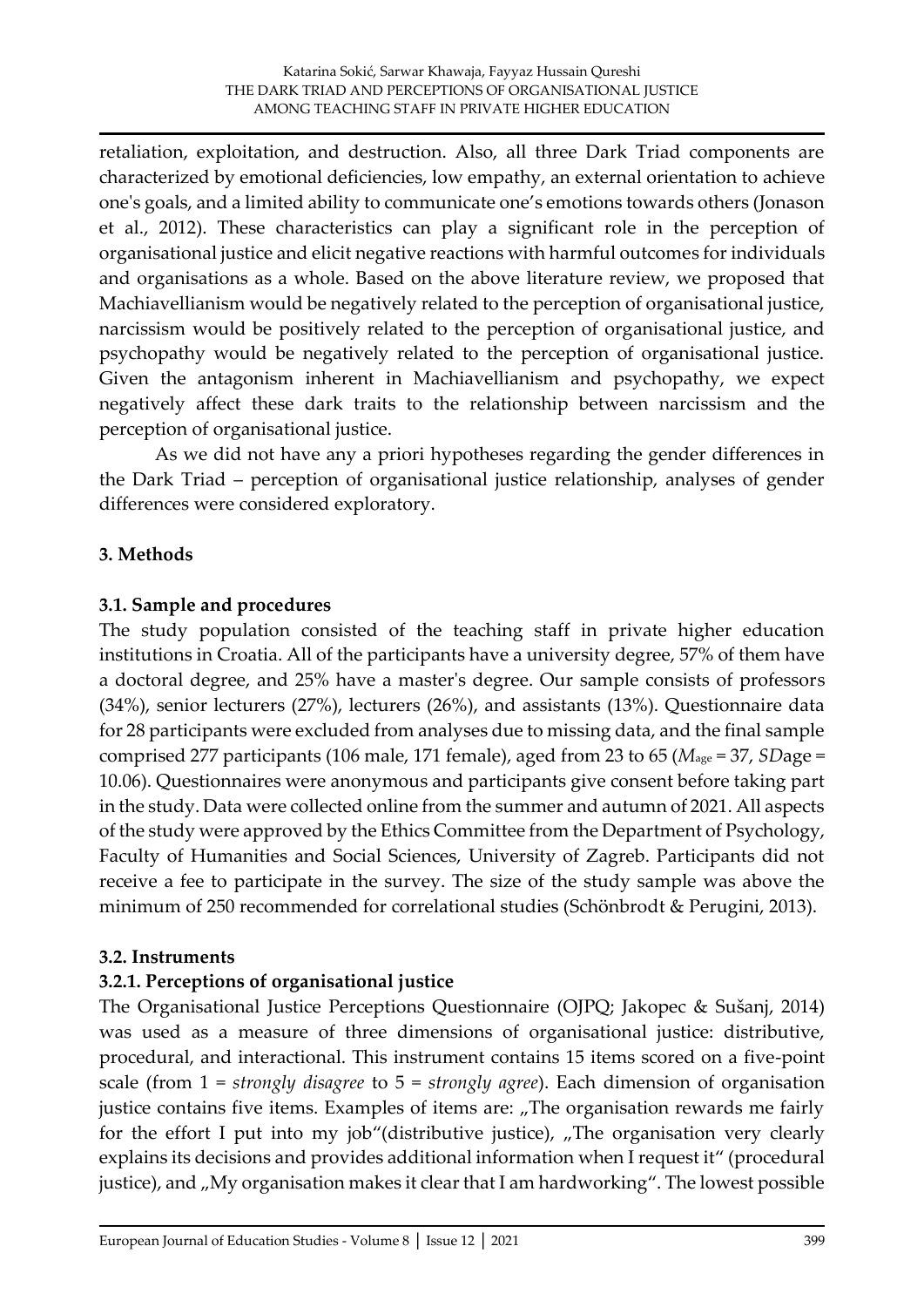score on the scales is 5 and the highest possible score is 25. Higher scores indicate more positive perceptions of each of the dimensions of organisational justice. Cronbach's alpha coefficients for distributive, procedural, and interactional justice scales were .97, .95, and .96. In order to test dimensionality of the OJPQ a maximum-likelihood confirmatory factor analysis (CFA) in AMOS Version 26 was conducted. The model is acceptable when Comparative Fit Index (CFI) > 0.90, Tucker–Lewis Index (TLI) > 0.90, Root Mean Square Error of Approximation (RMSEA) < 0.08, and Standardized Root Mean Squared Residual (SRMR) < 0.08 (Brown, 2006). In this study results of CFA showed good fit for the OJPQ model:  $\chi^2$  (68) =238.12; *p* <.001; CFI = 0.94; TLI = 0.93, RMSEA = 0.06, and SRMR = 0.06, with three high correlated components of organisational justice.

# **3.2.2. The Dark Triad**

The Short Dark Triad (SD3; Jones & Paulhus, 2014) was used to measure three dark traits: Machiavellianism, narcissism, and psychopathy. The instrument consists of 27 items scored on a 5-point Likert scale ranging from 1 = *strongly disagree* to 5 = *strongly agree*, with 9 items devoted to each of the three scales. Examples of items are: "Make sure your plans benefit yourself, not others" (Machiavellianism), "I insist on getting the respect I deserve." (narcissism), and , People who mess with me always regret it "(psychopathy). Cronbach's alpha coefficients for Machiavellianism, narcissism and psychopathy scales were .81, .73, and .75. In order to test dimensionality of the SD3 maximum-likelihood confirmatory factor analysis (CFA) in AMOS Version 26 was conducted. Results of CFA showed good fit for the SD3 model: χ²(46) =170.12; *p* <.001; CFI = 0.92; TLI = 0.93, RMSEA  $= 0.06$ , and SRMR  $= 0.06$ .

## **3.3. Data analysis**

In order to test the dimensionality of used scales, confirmatory factor analysis in AMOS Version 26 was conducted. Descriptive and correlational analyses of the variables of the study were performed. Descriptive and correlational analysis of all studies variables were performed in order to test reliabilities for study variables. To compare men and women in the mean level of dark traits and perceived organisational justice and examine possible gender differences, a one-way ANOVA was used. To quantify bivariate correlations between all using scales, zero-order correlations were calculated. In order to determine whether gender moderates the relationship between Dark Triad traits and organisational justice dimensions, three hierarchical linear regression models were performed with gender and age entered at Step 1, Dark Triad traits entered at Step 2, and the three Gender x Dark Triad traits entered at Step 3. There was no significant increase in  $\mathsf{R}^\mathsf{2}\left(\Delta\mathsf{R}^\mathsf{2}\right)$  on the third step of regression analyses, showing that gender x Dark Triad interactions were not found. To predict organisational justice dimensions based on Dark Triad, six hierarchical multiple regression analyses were performed. The age was included as a control variable in the 1st step, and scores on three Dark Triad scales were entered in the 2nd step.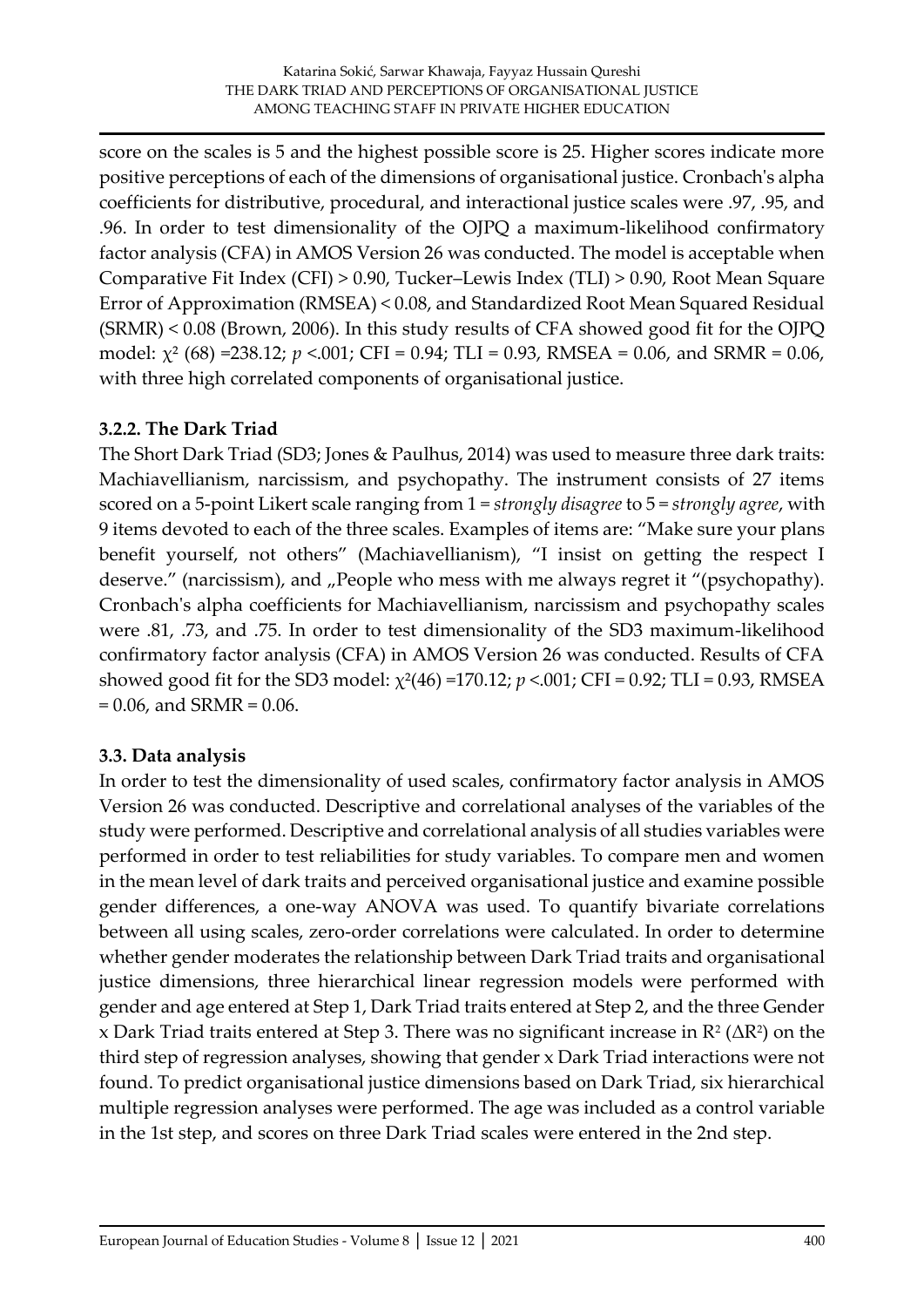#### **4. Results**

## **4.1. Descriptive statistic, gender differences and bivariate correlations**

Reliabilities for study variables, descriptive statistics, and gender differences are reported in Table 1. All used scales demonstrated an adequate range and internal psychometric characteristics. Alpha reliabilities for the SD3 scales were .81, .73, and .75 for Machiavellianism, narcissism, and psychopathy, and for the OJPQ alpha reliabilities were .97, .95, and .96 for distributive justice, procedural justice and interactional justice, respectively. Skewness and kurtosis for all scales were within the recommended values for normal distribution (between -2 to +2) (Gravetter & Wallnau, 2014). One-way ANOVA was used to assess gender differences for all measures. Independent samples tests showed that men scoring significantly higher on the SD3 total score (*d* = 0.73), Machiavellianism ( $d = 0.49$ ), narcissism ( $d = 0.40$ ), and on psychopathy ( $d = 0.74$ ). There were no gender differences on organisational justice dimensions.

|                                                                                                               | Men          | Women        |                                                 |      |          |          |         |         |  |  |  |  |
|---------------------------------------------------------------------------------------------------------------|--------------|--------------|-------------------------------------------------|------|----------|----------|---------|---------|--|--|--|--|
|                                                                                                               | M(SD)        | M(SD)        | F(1,276)                                        | d    | Range    | $\alpha$ | Sk      | Ku      |  |  |  |  |
| SD <sub>3</sub> total                                                                                         | 73.27(12.58) | 64.52(11.70) | 38.49**                                         | 0.73 | 33-118   | .85      | 0.35    | 1.25    |  |  |  |  |
| Machiavellianism                                                                                              | 26.76(6.18)  | 23.82(5.78)  | $17.04**$                                       | 0.49 | 11-45    | .81      | 0.41    | 0.29    |  |  |  |  |
| Narcissism                                                                                                    | 25.98(4.90)  | 23.91(5.46)  | $12.59**$                                       | 0.40 | $9-42$   | .73      | $-0.27$ | 0.87    |  |  |  |  |
| Psychopathy                                                                                                   | 20.52(5.49)  | 16.80(4.48)  | $40.41**$                                       | 0.74 | 9-39     | .75      | 0.66    | 0.61    |  |  |  |  |
| OJPQ total                                                                                                    | 49.93(13.20) | 47.57(16.01) | 1.88                                            | 0.16 | 15-75    | .97      | $-0.32$ | $-0.62$ |  |  |  |  |
| Distributive justice                                                                                          | 16.58(5.10)  | 15.52(5.75)  | 2.46                                            | 0.20 | $5 - 25$ | .97      | $-0.19$ | $-0.88$ |  |  |  |  |
| Procedural justice                                                                                            | 16.41(4.64)  | 15.53(5.46)  | 2.23                                            | 0.17 | $5 - 25$ | .95      | $-0.35$ | $-0.55$ |  |  |  |  |
| Interactional justice                                                                                         | 16.93(4.38)  | 16.52(5.73)  | 0.64                                            | 0.08 | $5 - 25$ | .96      | $-0.43$ | $-0.48$ |  |  |  |  |
| Note: OJPQ = The Organisational Justice Perceptions Questionnaire, SD3 = The Short Dark Triad.                |              |              |                                                 |      |          |          |         |         |  |  |  |  |
| Maximal range of response for all scale is $1-5$ . $d = \text{Cohen's d index}$ . Effect sizes around 0.2 are |              |              |                                                 |      |          |          |         |         |  |  |  |  |
| considered small, 0.5 medium, and 0.8 large (Cohen, 1988).                                                    |              |              |                                                 |      |          |          |         |         |  |  |  |  |
| $\alpha$ = Cronbach's. $\alpha$ . Sk – skewness, Ku – kurtosis.                                               |              |              |                                                 |      |          |          |         |         |  |  |  |  |
|                                                                                                               |              |              | * $p < .01$ , ** $p < .001$ (two-tailed tests). |      |          |          |         |         |  |  |  |  |

| Table 1: Reliabilities and descriptive statistics for OJPQ  |
|-------------------------------------------------------------|
| and SD3 scales in men ( $n = 106$ ) and woman ( $n = 171$ ) |

Bivariate correlations between study variables are displayed in Table 2. Intercorrelations between the Dark Triad traits were small (*r* = .18) to moderate (*r* = .53). Machiavellianism was unrelated with narcissism in men ( $r = 0.18$ ,  $p > 0.05$ ), but in women relationship between these two dark traits was significantly positive ( $r = .27$ ,  $p < .001$ ). Correlations between Machiavellianism and psychopathy were moderate in both men and women, as well as the correlation between psychopathy and narcissism in men ( $r = .34$ ,  $p < .001$ ). Intercorrelations between dimensions of organisation justice were high (*r* > .80).

Results have shown that narcissism is significantly positively related to distributive, procedural, and interactional justice only in women. Psychopathy negatively related with distributive and procedural justice only in men, while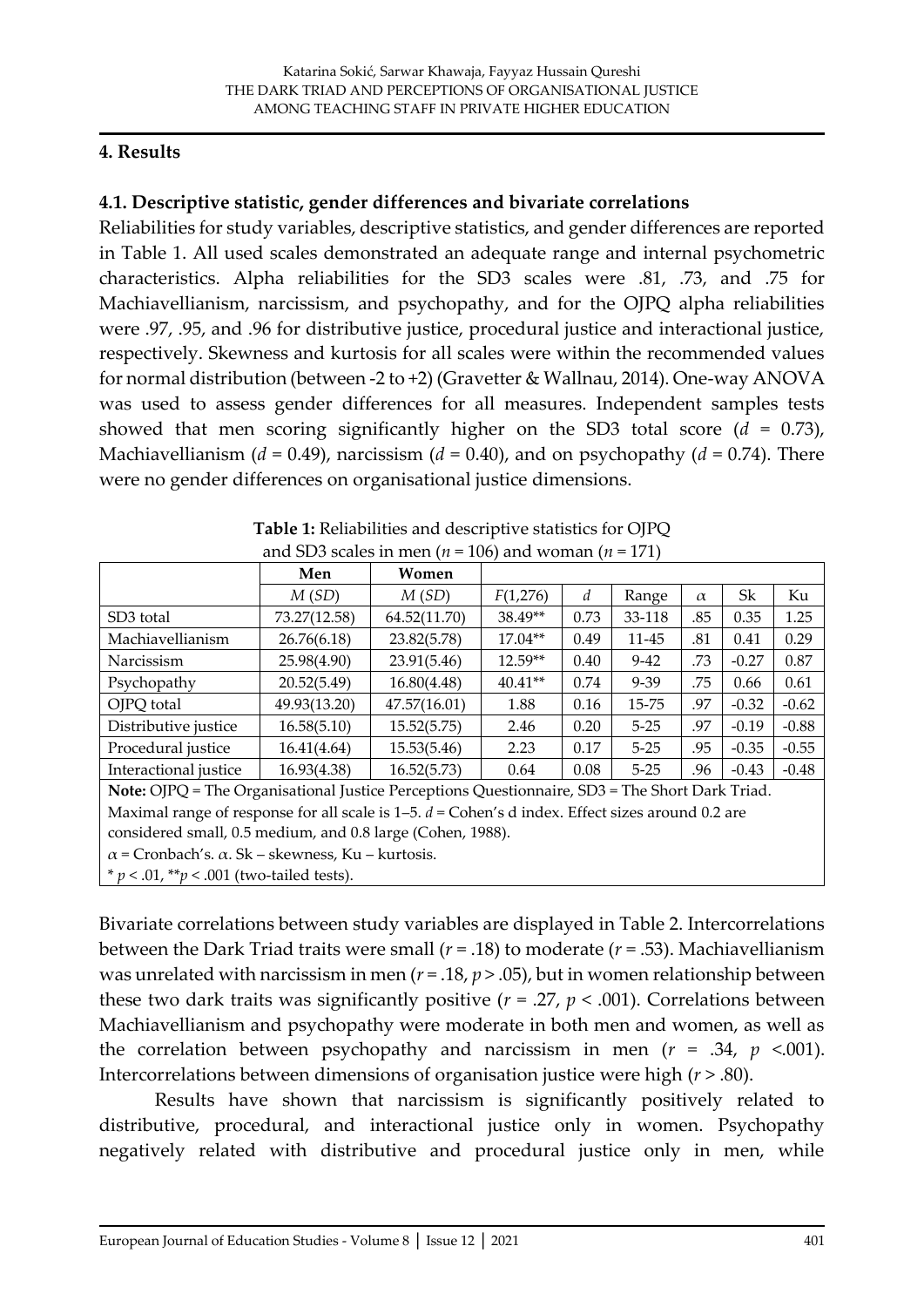Machiavellianism was unrelated to dimensions of organisational justice in both men and women.

| <b>THEIR FIGHTER</b> COLLEGED OF SECTION OF $\sigma$ is the second of $\sigma$<br>TOO MILL INVOIND<br>. <i>.</i> |          |          |          |                          |          |          |          |          |  |  |
|------------------------------------------------------------------------------------------------------------------|----------|----------|----------|--------------------------|----------|----------|----------|----------|--|--|
|                                                                                                                  | 1.       | 2.       | 3.       | 4.                       | 5.       | 6.       | 7.       | 8.       |  |  |
| 1. SD3 total                                                                                                     |          | $.80***$ | $.63***$ | $.83***$                 | .13      | $-.17$   | $-.12$   | $-.08$   |  |  |
| 2. Machiavellianism                                                                                              | $.82***$ |          | .18      | $.53***$                 | $-.13$   | $-.13$   | $-12$    | $-.11$   |  |  |
| 3. Narcissism                                                                                                    | $.67***$ | $27***$  |          | $.34***$                 | .07      | .04      | .03      | .12      |  |  |
| 4. Psychopathy                                                                                                   | $.73***$ | $.53***$ | $.18*$   | $\overline{\phantom{a}}$ | $-.22*$  | $-.27**$ | $-18*$   | $-.16$   |  |  |
| 5. OJPQ total                                                                                                    | .11      | .02      | 28***    | $-.08$                   |          | 93***    | $.93***$ | $.94***$ |  |  |
| 6. Distributive justice                                                                                          | .08      | $-.02$   | $.28***$ | $-.11$                   | $.93***$ |          | 79***    | $.81***$ |  |  |
| 7. Procedural justice                                                                                            | .14      | .07      | $24**$   | $-.03$                   | $.95***$ | $.81***$ |          | $.83***$ |  |  |
| 8. Interactional justice                                                                                         | .09      | .00      | $.28***$ | $-.11$                   | .95***   | $.82***$ | $.88***$ |          |  |  |
| Note: Correlations above the diagonal are for men, and below for women.                                          |          |          |          |                          |          |          |          |          |  |  |
| OJPQ = The Organisational Justice Perceptions Questionnaire, SD3 = The Short Dark Triad.                         |          |          |          |                          |          |          |          |          |  |  |

**Table 2:** Bivariate correlations of SD3 and OJPQ scales (*nmen* = 106 and *nwomen* = 171)

\**p* < .05, \*\**p* < .01, \*\*\**p* < .001 (two-tailed tests).

#### **4.2. Predicting organisational justice from the Dark Triad domain scores**

To examine the distinctive contributions of the Dark Triad components in predicting organisational justice dimensions, we performed three regression analyses for each gender with the Dark Triad components (Machiavellianism, narcissism, and psychopathy) included together as predictors in Step 2. Age was included as the control variable in all regressions in Step 1. Criteria variables were three dimensions of organisational justice (distributive, procedural, and interactional) (Table 3). Results of multiple regression analysis have shown that the Dark Triad components together explained significant amounts of variance in distributive (10%), and interactional justice (7%) in men, and significant amounts of variance in all three dimensions of organisational justice in women (9% in distributive and interactional justice, and 5% in procedural justice). For both men and women, age negatively predicted perceptions of interactional justice ( $\beta$  = -.22 and -.25,  $p$  <.01). In women sample age negatively predicted distributive and procedural justice  $(\beta = -.23 \text{ and } -.24, p < .01)$ . The results showed that, in the second step, narcissism uniquely positively predicted distributive (ß = .30, *p* < .001), procedural ( $\beta$  = .24,  $p$  < .01), and interactional justice ( $\beta$  = .30,  $p$  < .001) only in women. Psychopathy uniquely negatively predicted distributive ( $\beta$  = -.34,  $p$  < .001), procedural ( $\beta$  = -.21,  $p$  < .05), and interactional justice  $(6 = -0.23, p < 0.05)$  only in men. The scores on Machiavellianism were unrelated to organisational justice dimensions in both men and women.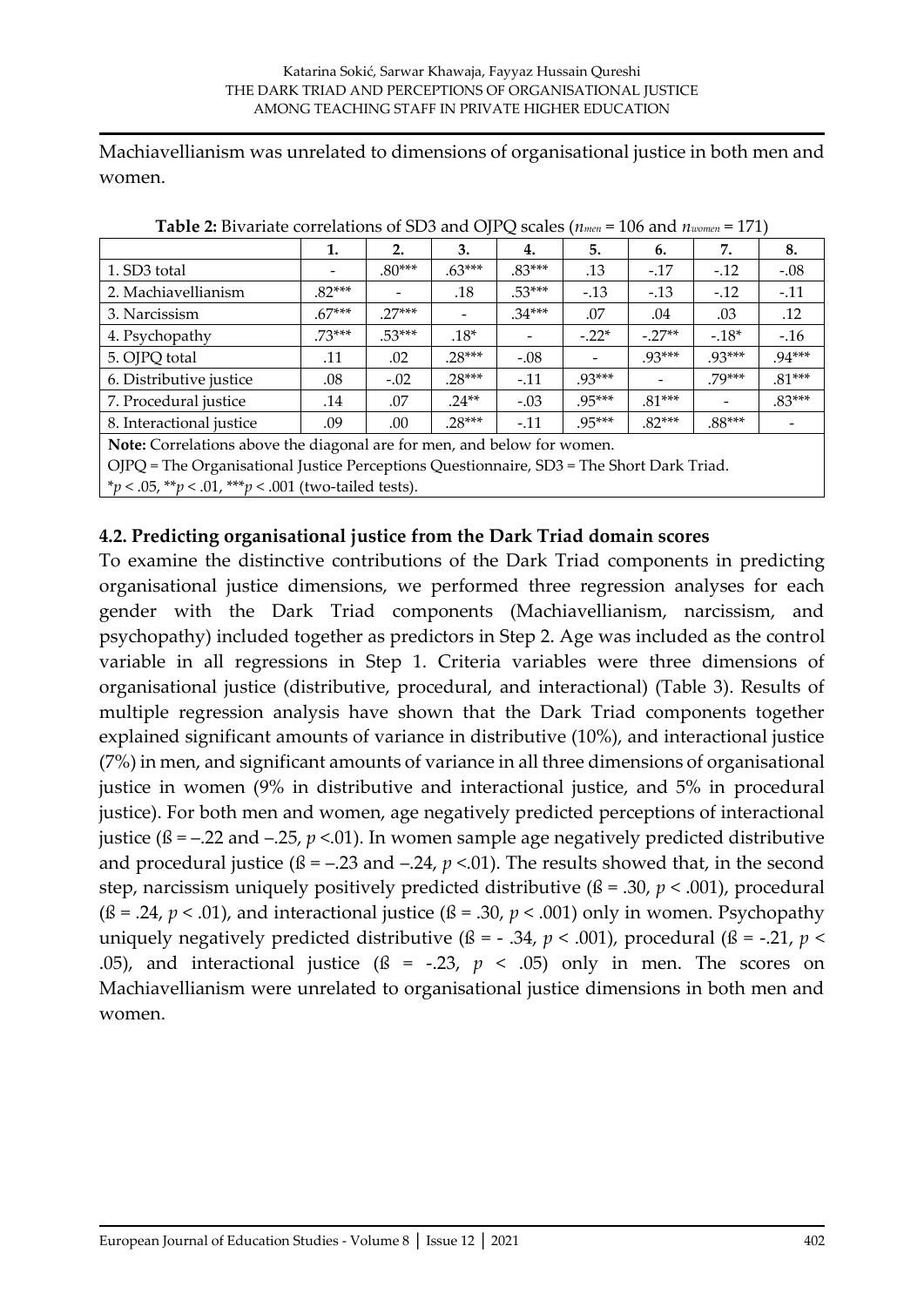|                  |         | Men $(n = 106)$ |         | Woman $(n = 171)$ |          |          |  |  |
|------------------|---------|-----------------|---------|-------------------|----------|----------|--|--|
|                  | DJ      | PJ              | IJ      | DJ                | PI       | IJ       |  |  |
|                  |         |                 |         |                   |          |          |  |  |
| Age              | $-.10$  | $-.16$          | $-.22*$ | $-.23**$          | $-.24**$ | $-.25**$ |  |  |
| $R^2$            | .01     | .03             | $.05*$  | $.05**$           | $.06**$  | $.06**$  |  |  |
| Age              | $-.14$  | $-.20*$         | $-.25*$ | $-.22**$          | $-.23**$ | $-.24**$ |  |  |
| Machiavellianism | $-.00$  | $-.07$          | $-.07$  | $-.11$            | $-.03$   | $-.09$   |  |  |
| Narcissism       | .13     | .08             | .17     | $.30***$          | $.24**$  | $.30***$ |  |  |
| Psychopathy      | $-34**$ | $-.21*$         | $-.23*$ | $-.11$            | $-.06$   | $-.11$   |  |  |
| $\Delta R^2$     | $.10*$  | .05             | $.07*$  | $.09**$           | $.05***$ | $.09**$  |  |  |
| Total $R^2$      | $.11*$  | .08             | $.12*$  | $.14**$           | $.11**$  | $.15**$  |  |  |

|  | Table 3: Hierarchical linear regression analysis: prediction of distributive, procedural |  |
|--|------------------------------------------------------------------------------------------|--|
|  | and interactional justice based on Machiavellianism, narcissism and psychopathy          |  |

Note: DJ = Distributive justice, PJ = Procedural justice, IJ = Interactional justice.

 $β = Standardized regression coefficients. R = multiple regression coefficients,$ 

*R*<sup>2</sup> = coefficient of determination, Δ*R*<sup>2</sup> = the change in *R*<sup>2</sup> relative to the previous step in the regression. \**p* < .05, \*\**p* < .01, \*\*\**p* < .001 (two-tailed tests).

#### **4.3 Moderation analyses**

Three hierarchical regression analysis was conducted to test the moderation effect of Machiavellianism on the relationship between the other two Dark Triad components (narcissism and Psychopathy) and organisational justice (distributive justice, procedural and interactional). Gender and age were included as control variables in the first step of all regression analyses. Results are presented in Table 4. The independent variables (Machiavellianism, narcissism, and psychopathy) were standardized. The three standardized variables were entered in the second step of the regression analysis and the products of the three independent variables were entered in the third step, with three dimensions of organisational justice as the dependent variables. Results showed that the effect of gender was significant for all dimensions of organisational justice, and that effect of age was insignificant except in interactional justice ( $\beta$  = -12, p < .05).

|                    | Model 1           |                          |                          | Model 2   |          |          | Model 3  |         |          |
|--------------------|-------------------|--------------------------|--------------------------|-----------|----------|----------|----------|---------|----------|
| Variable           | DJ                | PI                       | IJ                       | DJ        | PJ       | IJ       | DJ       | PJ      | IJ       |
|                    | ß                 | $\beta$                  | $\beta$                  | ß         | $\beta$  | $\beta$  | ß        | $\beta$ | $\beta$  |
| Controls           |                   |                          |                          |           |          |          |          |         |          |
| Age                | $-.08$            | $-.07$                   | $-.03$                   | $-12*$    | $-.09$   | $-.06$   | $-.11$   | $-.08$  | $-.05$   |
| Gender             | $-19**$           | $-0.21**$                | $-23***$                 | $-19**$   | $-.20**$ | $-23***$ | $-18**$  | $-18**$ | $-.21**$ |
| Main effects       |                   |                          |                          |           |          |          |          |         |          |
| Machiavellianism   | -                 | $\overline{\phantom{a}}$ | $\overline{\phantom{a}}$ | $-.05$    | $-.03$   | $-.07$   | $-.05$   | $-.03$  | $-.09$   |
| Narcissism         | $\qquad \qquad -$ | $\overline{\phantom{a}}$ | $\overline{\phantom{a}}$ | $.24***$  | $.19**$  | $.26***$ | $.25***$ | $.21**$ | $.28***$ |
| Psychopathy        | -                 | $\overline{\phantom{a}}$ | $\overline{\phantom{a}}$ | $-0.23**$ | $-.15*$  | $-18*$   | $-.22**$ | $-14$   | $.20*$   |
| Moderation         |                   |                          |                          |           |          |          |          |         |          |
| Machiavellianism x |                   |                          |                          |           |          |          | $-.09$   | $-19*$  | $-.19*$  |
| narcissism         |                   |                          |                          |           |          |          |          |         |          |
| Machiavellianism x |                   |                          |                          |           |          |          | $-.01$   | .00     | .10      |
| psychopathy        |                   |                          |                          |           |          |          |          |         |          |

**Table 4:** Regression analysis for the moderation (dependent variables: distributive justice, procedural justice, and interactional justice)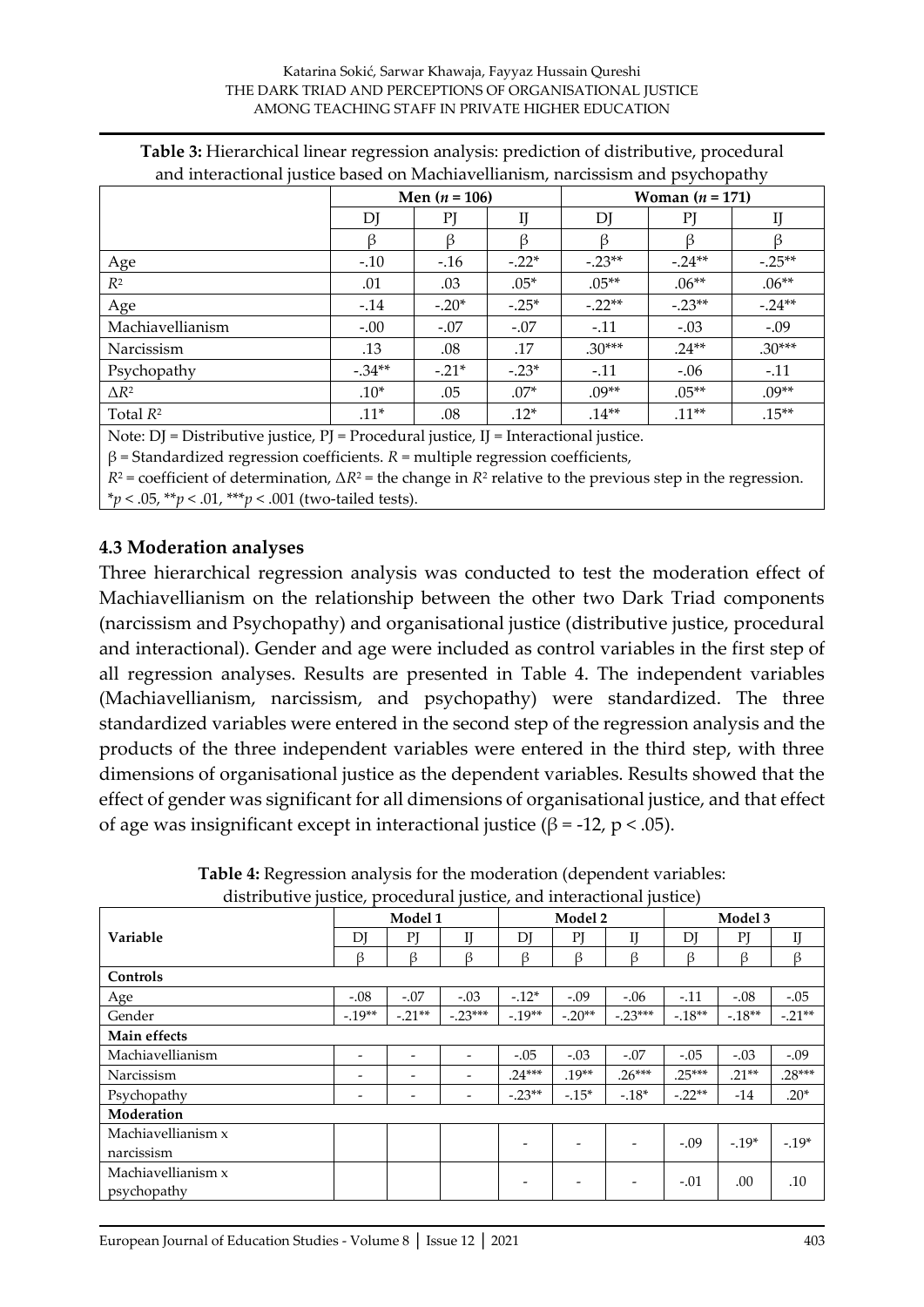| Katarina Sokić, Sarwar Khawaja, Fayyaz Hussain Qureshi   |
|----------------------------------------------------------|
| THE DARK TRIAD AND PERCEPTIONS OF ORGANISATIONAL JUSTICE |
| AMONG TEACHING STAFF IN PRIVATE HIGHER EDUCATION         |

| Narcissism x                                                                                       |         |         |         |          |         |          |     |     |     |
|----------------------------------------------------------------------------------------------------|---------|---------|---------|----------|---------|----------|-----|-----|-----|
| psychopathy                                                                                        |         |         |         |          |         |          | .06 |     | .06 |
| $R^2$                                                                                              | $.04**$ | $.05**$ | $.06**$ | $.14***$ | $.10**$ | $.14***$ | .14 |     | .16 |
| $\triangle R^2$                                                                                    | $.04**$ | $.05**$ | $.06**$ | $.09***$ | $.05**$ | $.09***$ | .01 | .02 | .02 |
| <b>Note:</b> $DJ$ = Distributive justice, $PJ$ = Procedural justice, $IJ$ = Interactional justice. |         |         |         |          |         |          |     |     |     |
| $*_p$ < .05, $*_p$ < .01, $**_p$ < .001                                                            |         |         |         |          |         |          |     |     |     |

The effect of Machiavellianism on the relationship between narcissism and procedural justice, as well as on the relationship between narcissism and interactional justice was significant. As we can see in Figure 1 and Figure 2, on the low level of Machiavellianism, narcissism showed a positive effect on the perception of both procedural and interactional justice. These results indicated that high Machiavellianism negatively affects the positive perception of procedural and interactional justice.







**Figure 2:** The moderation effect of Machiavellianism on relationship between narcissism and interactional justice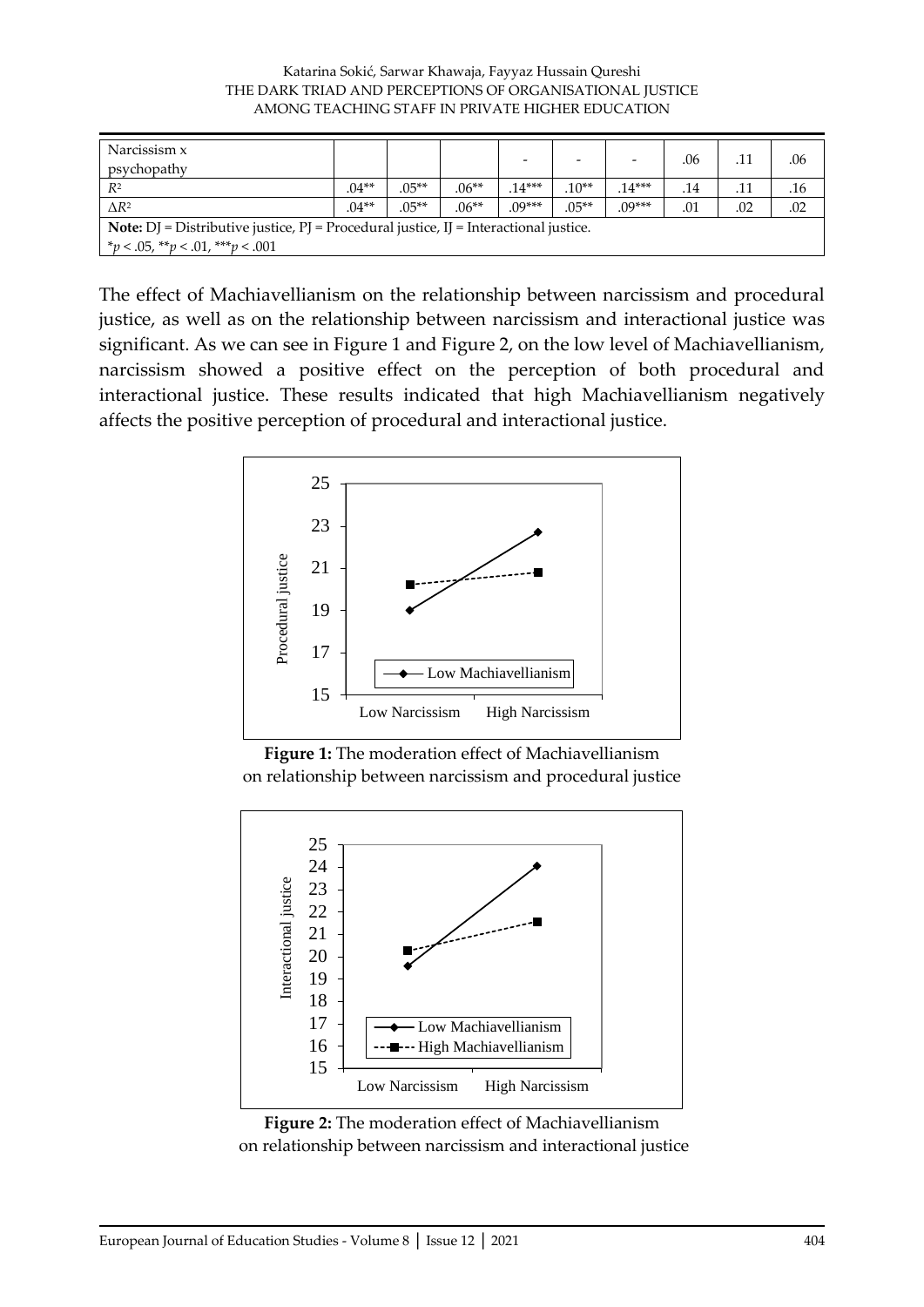#### **5. Discussion**

This study examined the relationship between The Dark Triad components (Machiavellianism, narcissism, and psychopathy), and perceptions of the different organisational justice dimensions (distributive, procedural, and interactional) among teaching staff in private higher education as well as the gender differences between these variables.

In general, the results of the study suggested that the Dark Triad traits are an important predictor of the perception of organisational justice. Overall, the Dark Traits predicted from 5 to 10% of the variance in perceptions of a specific dimension of organisational justice in men, and from 5 to 9% of the variance of this criterion in women. Among the dark traits, psychopathy emerged as the best predictor of negative perceptions of organisational justice in men but not in women. The lack of positive emotions and morality, self-centeredness, and tendency to exploit others, are some of the core characteristics of psychopathy (Glenn et al., 2010; Blair et al., 2006), which may influence perceived organisational injustice among persons with psychopathy traits. The absence of the expected negative link between psychopathy and organisational justice in the sample of women may be explained by significantly lower scores on psychopathy in women sample in line with a previous study (Dinić & Wertag, 2018, Međedović et al., 2018). Narcissism has shown a positive association with all dimensions of organisational justice which is in line with the adaptive role of this dark trait and its connection with extraversion and openness (e.g., Paulhus & Williams, 2002).

Contrary to prediction, Machiavellianism was unrelated to perceptions of organisational justice but it has been shown that Machiavellianism indirectly negatively affected perceptions of organisational justice by reducing the positive relationship between narcissism and procedural and interactional justice. This finding is consistent with the assumption that manipulativeness, distrust, selfishness, and a strategiccalculating orientation are some of the key features of Machiavellianism traits (Jones & Figueredo, 2013; Monaghan et al., 2018).

On the other hand, moderation effects Machiavellianism on the relationship between narcissism and perception of organisational justice indicate that role of narcissism in an organisational context depends on the presence of the other two dark lines. We can assume that in relation to some other organisational outcomes such as loyalty to the organisation both psychopathy and Machiavellianism have a negative impact. Besides, our results showed that the Dark Triad explained similar amounts of variance in dimensions of organisational justice in both men and women may suggest that dark traits have an important role in both men in women in the perception of organisational justice. Overall, our results point to the central negative role of psychopathy in the relationship between dark traits and perceptions of organisational justice. The results also showed that gender has no moderated role in this relationship, although it should be noted that the relationship between dark traits and perception of organisational justice depends on gender. The adaptive role of narcissism in women and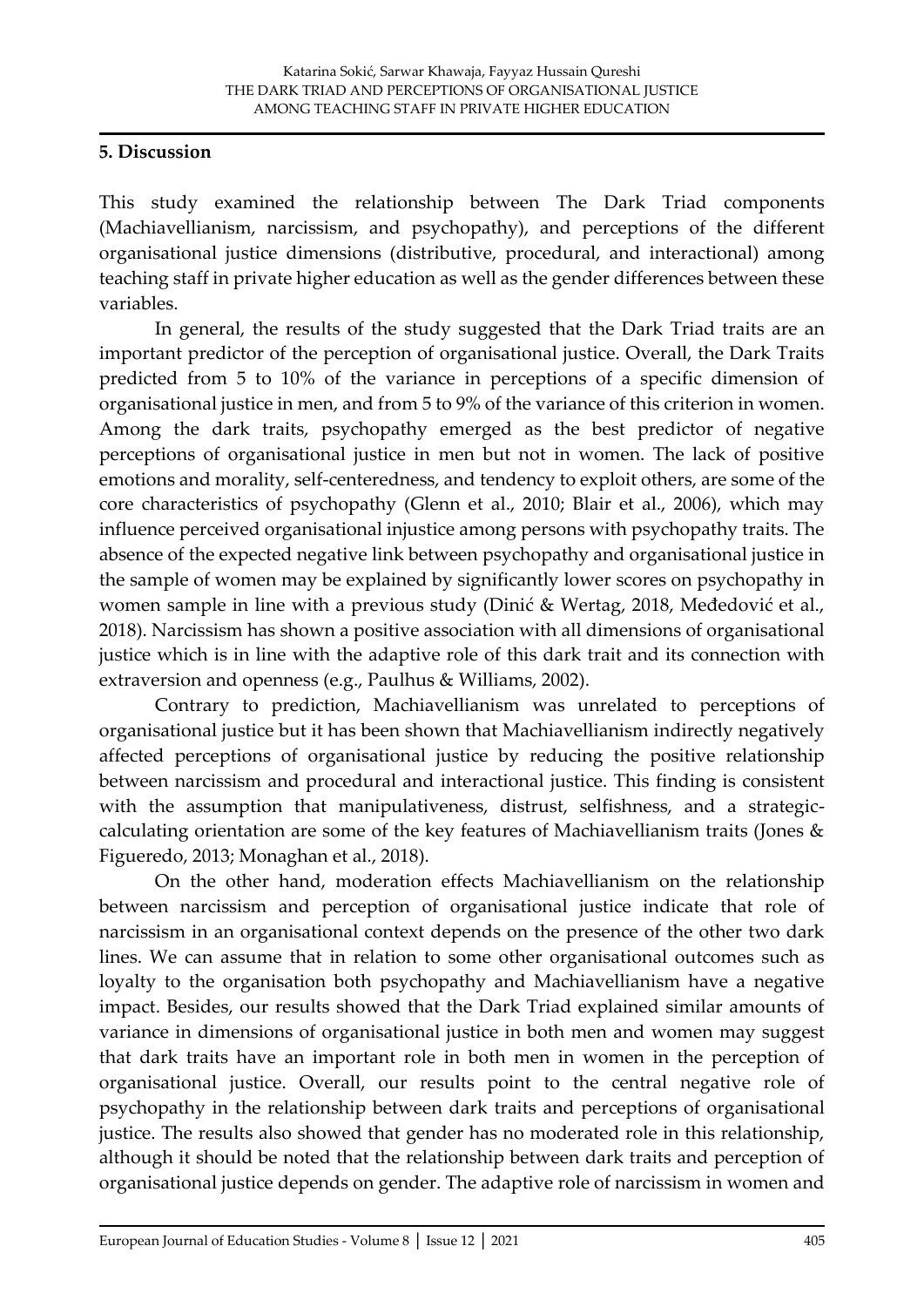the maladaptive role of psychopathy in men in relation to the perception of organisational justice should be examined in other professions as well as in the future conduct new studies among teaching and non-teaching staff in private higher education. There are several limitations to this study that need to be acknowledged. First, the participants consisted of a homogenous sample of teaching staff rather than employees in other organisations. For these reasons, further research is needed to evaluate the generalizability of findings to other samples. Additionally, further studies may use other measures of perceptions of organisational justice, as well as other measures of dark traits.

## **6. Conclusion and practical implications**

In this study, we demonstrated for the first time the link between The Dark Triad traits and perceptions of organisational justice among teaching staff in private higher education. The results were consistent with the proposed direct relationship of psychopathy in men and narcissism in women with all three dimensions of organisational justice. The proposed direct relationship between Machiavellianism with perceptions of organisational justice was not found. Results indicates that Machiavellianism indirectly affects the perception of organisational justice because reduces the positive relation between narcissism and this organisational outcome.

## **Funding Statement**

This research did not receive any specific grant from funding agencies in the public, commercial, or not-for-profit sectors.

## **Declaration of Conflicting Interests**

The authors declare no potential conflicts of interest with respect to the research, authorship, and/or publication of this article.

## **About the Authors**

**Dr. Katarina Sokić,** PhD in Psychology, MSc in Civil Law, Research Associate, Oxford Business College, 65 George Street, Oxford, United Kingdom.

**Sarwar Khawaja,** MBA, LLM, Chairman Business Development, Oxford Business College, 65 George Street, Oxford, United Kingdom.

**Dr. Fayyaz Hussain Qureshi,** BA, (Economics and Journalism); BSc (Botany, Zoology and Chemistry); MA (English Literature); MBA (Marketing); MBA (Finance); MSc (Internet Technologies); Doctorate in Marketing; PGD (Organisations Knowledge); Director of Research and Quality Assurance; Oxford Business College, 65 George Street, Oxford, United Kingdom.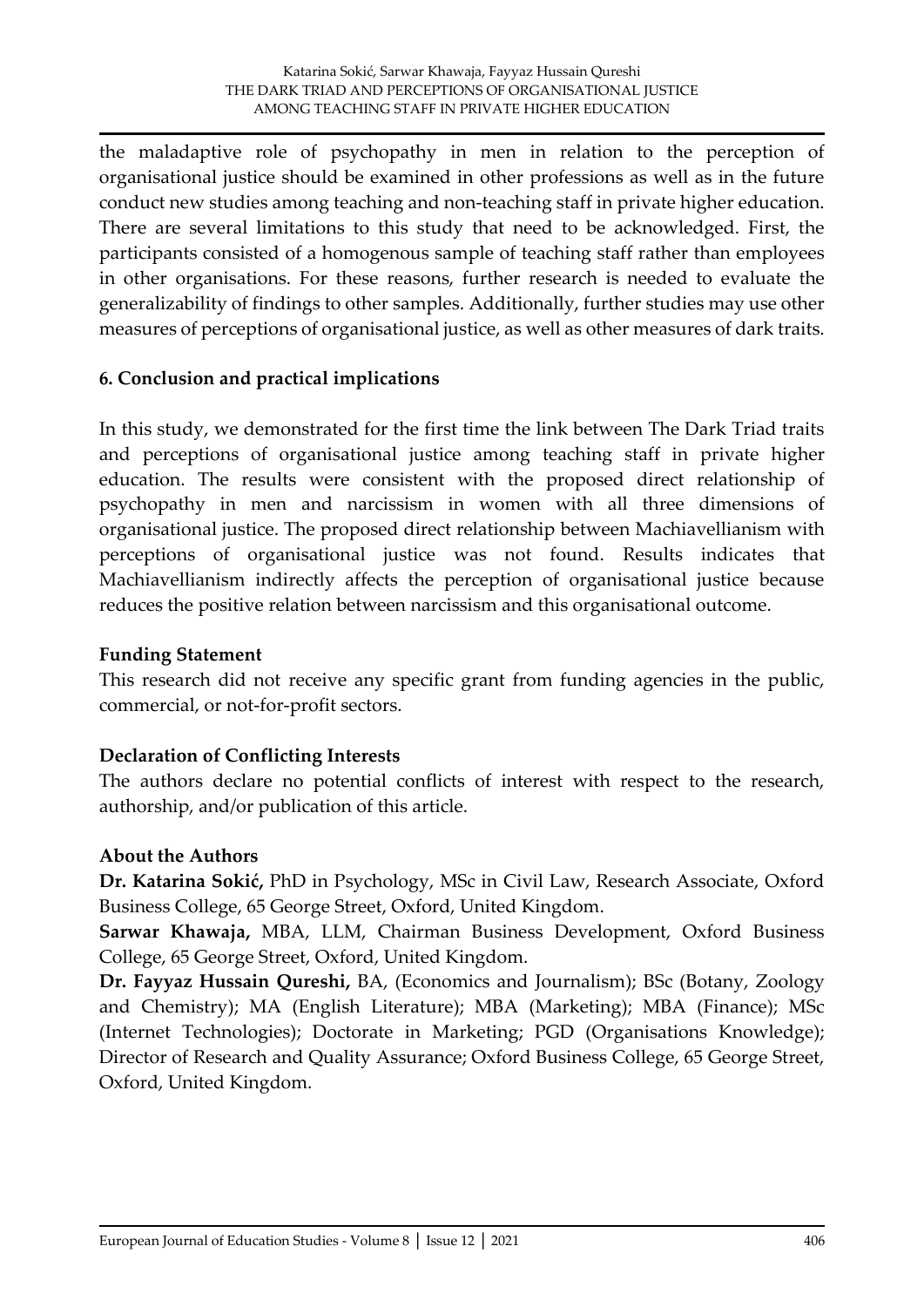#### **References**

- Abbas, S. S., & Kant, V. (2017). Gender as moderator of narcissism and job satisfaction: study on comparative assessment of banking and FMCG sectors in Delhi NCR. *International Journal of Research in Business and Management*, *4*(1), 7–15. <http://dx.doi.org/10.22259/ijrbsm.0401002>
- Altuntaş, S., Harmanci Seren, A. K., Alaçam, B., & Baykal, Ü. (2021). The relationship between nurses' personality traits and their perceptions of management by values, organisational justice, and turnover intention. *Perspectives in Psychiatric Care*, 1-9. <https://doi.org/doi:10.1111/ppc.12873>
- Baloch, M. A., Meng, F., Xu, Z., Cepeda-Carrion, I.; Danish, B., & Muhammad W. (2017). Dark Triad, Perceptions of Organisational Politics and Counterproductive Work Behaviors: The Moderating Effect of Political Skills. *Frontiers in Psychology*, *8*, 1972, [https://doi.org/10.3389/fpsyg.2017.01972](https://doi.org/doi:10.3389/fpsyg.2017.01972)
- Barsky, A., Kaplan, S. A., & Beal, D. J. (2011). Just feelings? The role of affect in the formation of organisational fairness judgments. *Journal of Management*, *37*(1), 248– 279.<https://doi.org/10.1177/0149206310376325>
- Blair, R. J., Peschardt, K. S., Budhani, S., Mitchell, D. G., Pine, & D. S. (2006). The development of psychopathy. *Journal of Child Psychology and Psychiatry*, 47, 262–76. [https://doi.org/doi:10.1111/j.1469](https://doi.org/doi:10.1111/j.1469–7610.2006.01596.x)–7610.2006.01596.x
- Boddy, C. R. (2011). *Corporate Psychopaths and Job Satisfaction*. In Corporate Psychopaths (pp. 93-98). Palgrave Macmillan: London.
- Bruk-Lee, V., Khoury, H., Nixon, A., Goh, A., & Spector, P. (2009). Replicating and extending past personality/job satisfaction meta-analyses. *Human Performance*, 22, 156-189.<https://doi.org/doi:10.1080/08959280902743709>
- Colquitt, J. A., Scott, B. A., Rodell, J. B., Long, D. M., Zapata, C. P., Conlon, D. E., & Wesson, M. J. (2013). Justice at the millennium, a decade later: A meta-analytic test of social exchange and affect-based perspectives. *The Journal of Applied Psychology*, *98*(2), 199–236.<https://doi.org/10.1037/a0031757>
- Colquitt, J. A., Scott, B. A., Judge, T. A., & Shaw, J. C. (2006). Justice and personality: Using integrative theories to derive moderators of justice effects. *Organisational Behavior and Human Decision Processes*, *100*(1), 110–127. <https://doi.org/10.1016/j.obhdp.2005.09.001>
- Crego, C., & Widiger, T. A. (2016). Cleckley's psychopaths: revisited. *Journal of Abnormal Psychology*, *125*, 75-87.<http://dx.doi:10.1037/abn0000130>
- Cropanzano, R., Bowen, D. E., & Gilliland, S. W. (2007). The management of organisational justice. *Academy of Management Perspectives*, *21*(4), 34–48. <https://doi.org/10.5465/amp.2007.27895338>
- Cropanzano, R., & Greenberg, J. (1997). *Progress in organisational justice: Tunneling through the maze*. In: C.L. Cooper i I.T. Robertson (Ed.), International review of industrial and organisational psychology (pp. 317-372). New York: John Wiley & Sons.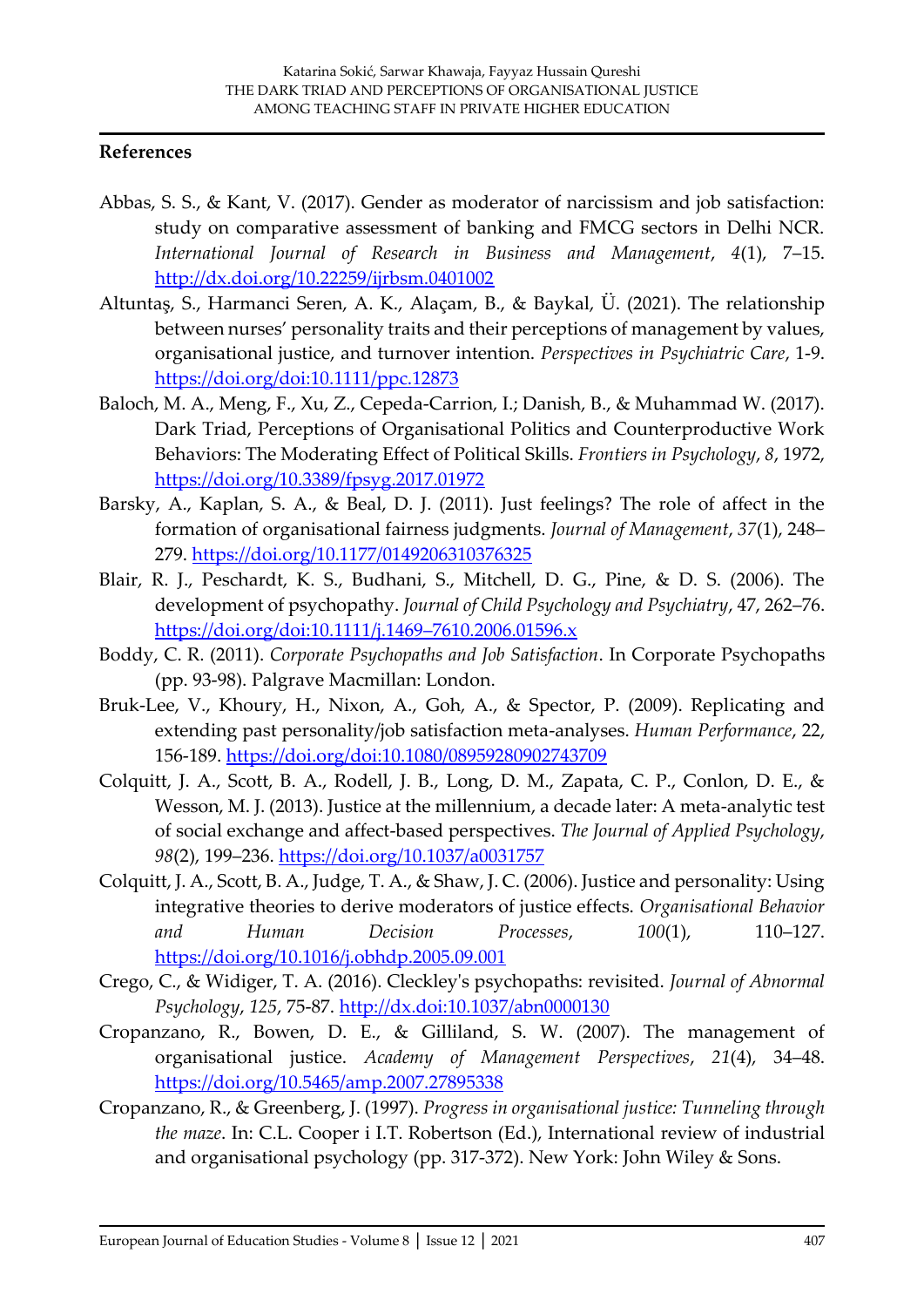- Čopková, R., & Araňošová, A. (2020). The Relationship of Dark Triad and Job Satisfaction among Helping Professionals. *Človek a spoločnosť* [*Individual and Society*], *23*(3), 18- 33.<http://doi.org/10.31577/cas.2020.03.574>
- DeShong, H. L., Grant, D. M., & Mullins-Sweatt, S. N. (2015). Comparing models of counterproductive workplace behaviors: The Five-Factor Model and the Dark Triad. *Personality and Individual Differences*, *74*, 55–60. <https://doi.org/10.1016/j.paid.2014.10.001>
- Dinić, B. M., Wertag, & A. (2018). Effects of Dark Triad and HEXACO traits on reactive/proactive aggression: Exploring the gender differences. *Personality and Individual Differences*, *123*, 44–49.<https://doi.org/doi:10.1016/j.paid.2017.11.003>
- Dinić, B. M., Wertag, A., Tomašević, A., & Sokolovska, V. (2020). Centrality and redundancy of the Dark Tetrad traits. *Personality and Individual Differences*, *155*, 109621.<https://doi.org/10.1016/j.paid.2019.109621>
- Elovainio, M., Kivimäki, M., Vahtera, J., Virtanen, M., & Keltikangas-Järvinen, L. (2003). Personality as a moderator in the relations between perceptions of organisational justice and sickness absence. *Journal of Vocational Behavior*, *63*(3), 379–395. [https://doi.org/10.1016/S0001-8791\(02\)00058-1](https://doi.org/10.1016/S0001-8791(02)00058-1)
- Fatt, C. K., Wong Sek Khin, E., & Heng, T. N. (2010). The Impact of Organisational Justice on Employee's Job Satisfaction: The Malaysian Companies Perspectives. *American Journal of Economics and Business Administration*, *2*(1), 56–63. <https://doi.org/10.3844/ajebasp.2010.56.63>
- Ferris, G. R., Adams, G., Kolodinsky, R. W., Hochwarter, W. A., & Ammeter, A. P. (2002). "Perceptions of organisational politics: theory and research directions", in The Many Faces Multi Level Issues, eds F. J. Yammarino and F. Dansereau (Emerald Group Publishing Limited), 179–254. [https://doi.org/10.1016/S1475-9144\(02\)01034-](https://doi.org/10.1016/S1475-9144(02)01034-2) [2](https://doi.org/10.1016/S1475-9144(02)01034-2)
- Ferris, G. R., Treadway, D. C., Kolodinsky, R. W., Hochwarter, W. A., Kacmar, C. J., Douglas, C., et al. (2005). Development and validation of the political skill inventory. *Journal of Management*, *31*, 126–152. <https://doi.org/10.1177/0149206304271386>
- Folger, R. (1993). Reactions to mistreatment at work. *Social Psychology in Organisations: Advances in Theory and Research, 161-183.*
- Foulkes, L., McCrory, E. J., Neumann, C. S., & Viding, E. (2014). Inverted social reward: Associations between psychopathic traits and self-report and experimental measures of social reward. *PloS one*, *9*(8). <https://doi.org/10.1371/journal.pone.0106000>
- Furnham, A., Richards, S. R., & Paulhus, D. L. (2013). The Dark Triad of personality: A 10 year review. *Social and Personality Psychology Compass, 7*(3), 199-216. <https://doi.org/10.1111/spc3.12018>
- Geraghty, S. M. (2019). *Examining perceived organisational injustice as a moderator in the relationship of dark tetrad personality traits to counterproductive work behavior*. Master's thesis. Southern Illinois University, Carbondale, Illinois.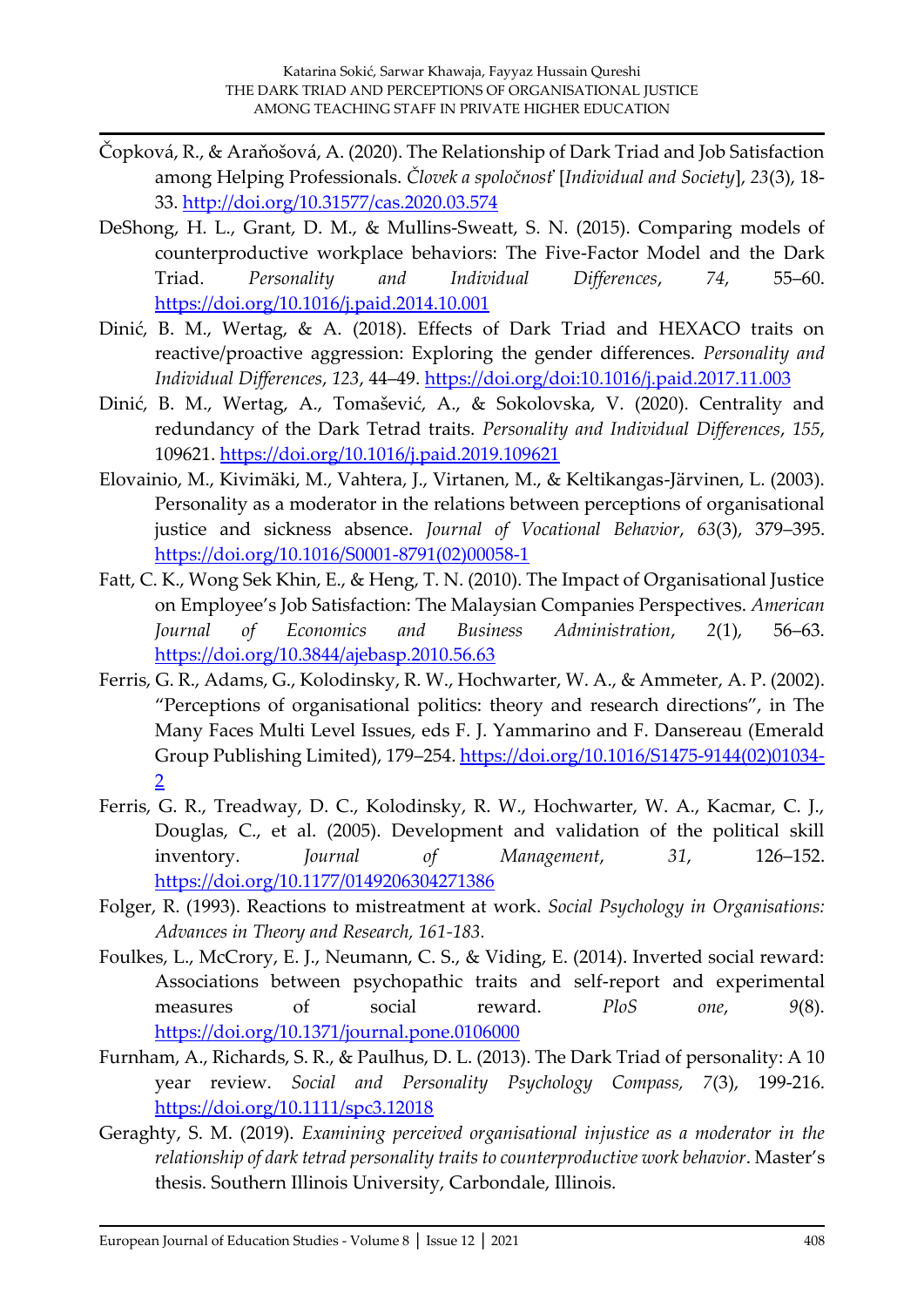- Gravetter, F. i Wallnau, L. (2014). *Essentials of statistics for the behavioral sciences* (8th edition). Belmont, CA: Wadsworth.
- Grawitch, M. J., Gottschalk, M., & Munz, D. C. (2006). The path to a healthy workplace: A critical review linking healthy workplace practices, employee well-being, and organisational improvements. *Consulting Psychology Journal: Practice and Research*, *58*(3), 129–147.<https://doi.org/10.1037/1065-9293.58.3.129>
- Greenberg, J. (1987). A taxonomy of organisational justice theories. *Academy of Management Review*, 12(1), 9-22.
- Greenberg, J. (2001). Setting the justice agenda: Seven unanswered questions about "what, why, and how". *Journal of Vocational Behavior*, *58*(2), 210–219. <https://doi.org/10.1006/jvbe.2001.1792>
- Jakopec, A., & Sušanj, Z. (2014). Verifying the Dimensionality of Justice Construct in Organisational Context [Provjera dimenzionalnosti konstrukta pravednosti u organizacijskom kontekstu]. *Psihologijske teme*, *23*(2), 305–325. <https://hrcak.srce.hr/125095>
- Jepsen, D. M., & Rodwell, J. (2012). Female Perceptions of Organisational Justice. *Gender, Work and Organisation*, *19*(6),723-740. [https://doi.org/10.1111/j.1468-](https://doi.org/10.1111/j.1468-0432.2010.00538.x) [0432.2010.00538.x](https://doi.org/10.1111/j.1468-0432.2010.00538.x)
- Jonason, P. K., Slomski, S., & Partyka, J. (2012). The Dark Triad at work: how toxic employees get their way. Personality and Individual Differences, *52*(3), 449–453. <https://doi.org/10.1016/j.paid.2011.11.008>
- Jones, D. N., & Figueredo, A. J. (2013). The core of darkness: Uncovering the heart of the Dark Triad. *European Journal of Personality*, *27*(6), 521-531. <https://doi.org/10.1002/per.1893>
- Jones, D. N., & Paulhus, D. L. (2014). Introducing the Short Dark Triad (SD3) a brief measure of dark personality traits. *Assessment*, *21*, 28–41. <https://doi.org/10.1177/1073191113514105>
- Khattak, M. N., Khan, M. B., Fatima, T., & Shah, S. Z. A. (2019). The underlying mechanism between perceived organisational injustice and deviant workplace behaviors: Moderating role of personality traits. *Asia Pacific Management Review*, *24*(3), 201-211.<https://doi.org/10.1016/j.apmrv.2018.05.001>
- Kwantes, C. T., Bond, & M. H. (2019). Organisational justice and autonomy as moderators of the relationship between social and organisational cynicism. *Personality and Individual Differences*, 151, S0191886919302764–. <https://doi.org/10.1016/j.paid.2019.04.046>
- McDowall, A., & Fletcher, C. (2004). Employee development: An organisational justice perspective. *Personnel Review*, *33* (1), 8-29. <http://dx.doi.org/10.1108/00483480410510606>
- Međedović, J., Wertag, A., & Sokić, K. (2018). Can Psychopathic Traits be Adaptive? Sex Differences in Relations between Psychopathy and Emotional Distress. *Psihologijske teme*, *27* (3), 481-497.<https://doi.org/10.31820/pt.27.3.7>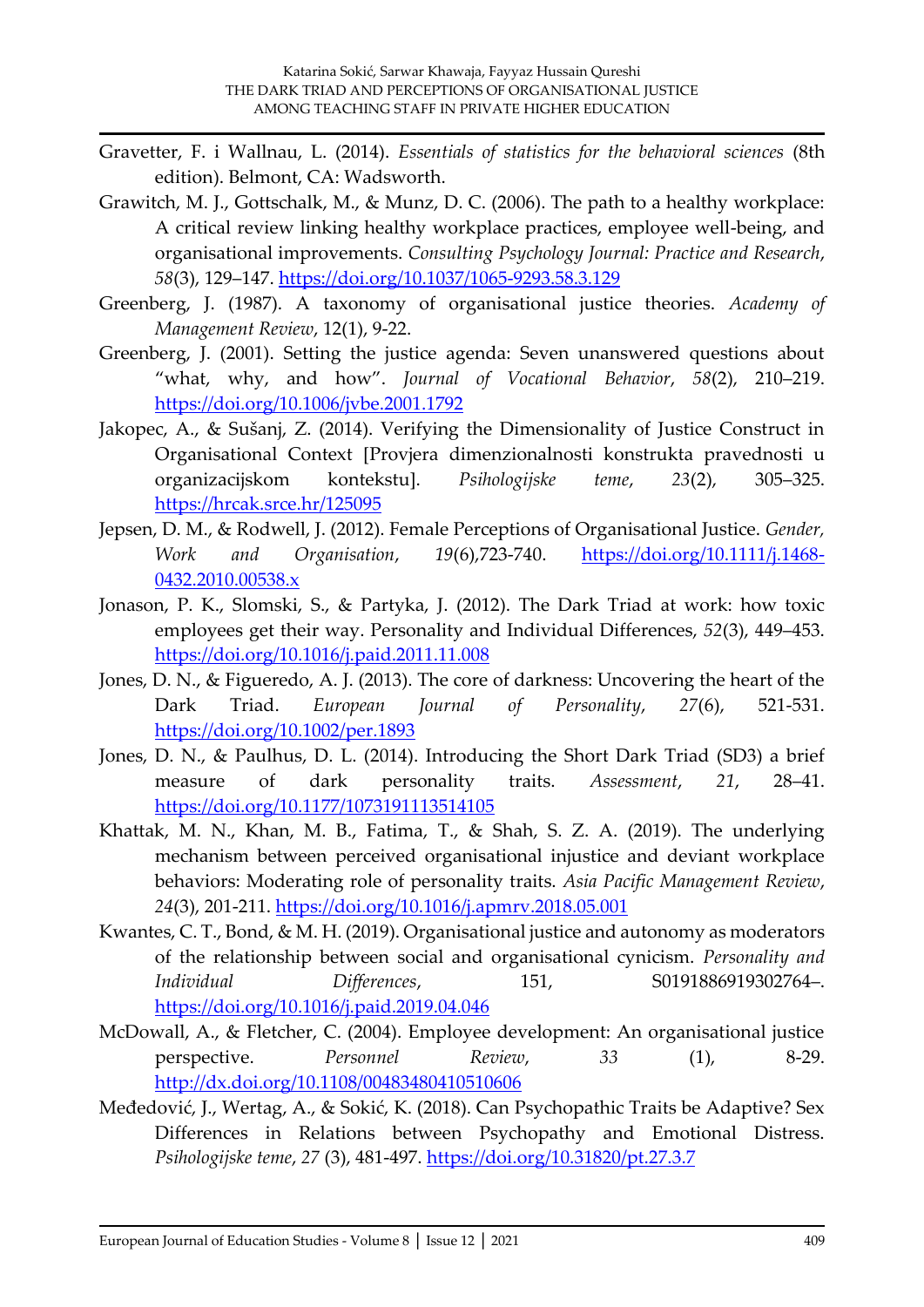- Monaghan, C., Bizumic, B., & Sellbom, M. (2018). Nomological network of twodimensional Machiavellianism. *Personality and Individual Differences*, *130*, 161–173. <http://dx.doi.org/10.1016/j.paid.2018.03.047>
- O'Boyle, E. H., Forsyth, D. R., Banks, G. C., and McDaniel, M. A. (2012). A metaanalysis of the Dark Triad and work behavior: a social exchange perspective. *Journal of Applied Psychology*, 97, 557–579.<http://dx.doi.org/10.1037/a0025679>
- Paulhus, D. L., & Williams, K. (2002). The Dark Triad of personality: Narcissism, Machiavellianism, and Psychopathy. *Journal of Research in Personality*, *36*, 556-568. [https://doi.org/10.1016/S0092-6566\(02\)00505-6](https://doi.org/10.1016/S0092-6566(02)00505-6)
- Pérez-Rodríguez, V., Topa, G., & Beléndez, M. (2019). Organisational justice and work stress: The mediating role of negative, but not positive, emotions. *Personality and Individual Differences*, *151*, 109392.<https://doi.org/10.1016/j.paid.2019.04.047>
- Robbins, S. P. (2003). *Essentials of Organisational Behaviour*. New Jersey: Prentice Hall.
- Schönbrodt, F. D., & Perugini, M. (2013). At what sample size do correlations stabilize? *Journal of Research in Personality*, *47*, 609–612. [https://doi.org/10.1016/j.jrp.2013.05.009.](https://doi.org/10.1016/j.jrp.2013.05.009)
- Shi, J., Lin, H., Wang, L., & Wang, M. (2009). Linking the big five personality constructs to organisational justice. *Social Behavior and Personality*, *37*(2), 209–222. <https://doi.org/10.2224/sbp.2009.37.2.209>
- Sokić, K., & Lukač, M. (2018). Successful psychopathy: reality or myth? FIP Financije i pravo, *6* (1), 7-28.
- Spain, S. M., Harms, P. i LeBreton, J. M. (2014). The dark side of personality at work. *Journal of Organisational Behavior*, *35*(S1), S41–S60.<https://doi.org/10.1002/job.1894>
- Stanley, J. H., Wygant, D. B., & Sellbom, M. (2013). Elaborating on the construct validity of the triarchic psychopathy measure in a criminal offender sample. *Journal of Personality Assessment*, *95*, 343–350. <http://dx.doi.org/10.1080/00223891.2012.735302>
- Suifan, T. S. (2019). The Effect of Organisational Justice on Employees' Affective Commitment the Mediating Role of Job Satisfaction. *Modern Applied Science*, *13* (2), 42 – 53.<https://doi.org/10.5539/mas.v13n2p42>
- Törnroos, M., Elovainio, M., Hintsa, T., Hintsanen, M., Pulkki-Råback, L., Jokela, M., Lehtimäki, T., Raitakari, O. T., & Keltikangas-Järvinen, L. (2019). Personality traits and perceptions of organisational justice. *International Journal of Psychology*, *54*, (3), 414-422.<https://doi.org/10.1002/ijop.12472>
- Treadway, D. C., Witt, L. A., Stoner, J., Jansen Perry, S., & Shaughnessy, B. A. (2013). Political skill as a moderator of the relationship between subordinate perceptions of interactional justice and supervisor ratings of interpersonal facilitation. *American Journal of Business. 28*, 233–251.<https://doi.org/10.1108/AJB-08-2013-0058>
- VandenBos, G. R. (2015). *APA dictionary of psychology.* Washington: DC: American Psychological Association